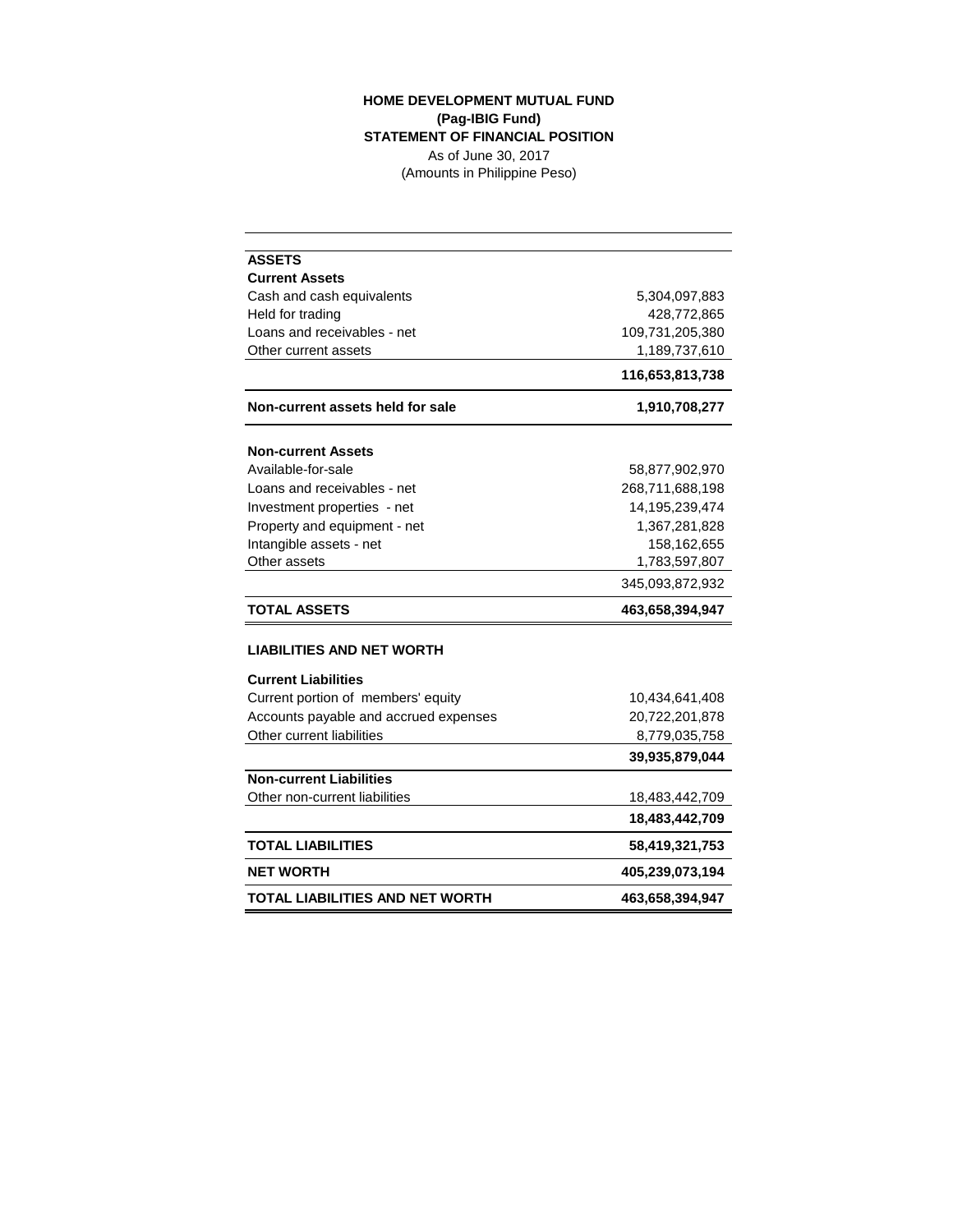## **HOME DEVELOPMENT MUTUAL FUND (Pag-IBIG Fund) STATEMENT OF COMPREHENSIVE INCOME**

(Amounts in Philippine Peso) For the Period Ended June 30, 2017

| <b>INTEREST INCOME</b>                                          |                 |
|-----------------------------------------------------------------|-----------------|
| Loans and receivables                                           | 14,366,530,416  |
| Trading and investment securities                               | 1,431,276,851   |
| Deposits with banks and others                                  | 14,347,040      |
|                                                                 | 15,812,154,307  |
| <b>OTHER INCOME</b>                                             |                 |
| Service fees                                                    | 1,225,459,227   |
| Trading and investment securities gains - net                   | 67,391,603      |
| Foreign exchange gains - net                                    | 55,032,164      |
| Miscellaneous                                                   | 2,520,474,338   |
|                                                                 | 3,868,357,332   |
| <b>TOTAL OPERATING INCOME</b>                                   | 19,680,511,639  |
| <b>OTHER EXPENSES</b>                                           |                 |
| Provision for impairment and other losses                       | 2,374,462,737   |
| Compensation and fringe benefits                                | 1,795,257,135   |
| Occupancy and equipment-related costs                           | 406,528,318     |
| Foreclosure and acquired asset management costs                 | 296,311,068     |
| Depreciation and amortization                                   | 127,370,804     |
| Miscellaneous                                                   | 1,297,130,648   |
| <b>TOTAL OPERATING EXPENSES</b>                                 | 6,297,060,710   |
| <b>NET INCOME FOR THE YEAR</b>                                  | 13,383,450,929  |
| <b>OTHER COMPREHENSIVE INCOME GAIN/(LOSS)</b>                   |                 |
| Net unrealized gains (losses) available-for-sale<br>investments | (627, 022, 872) |
| TOTAL COMPREHENSIVE INCOME FOR THE PERIOD                       | 12,756,428,057  |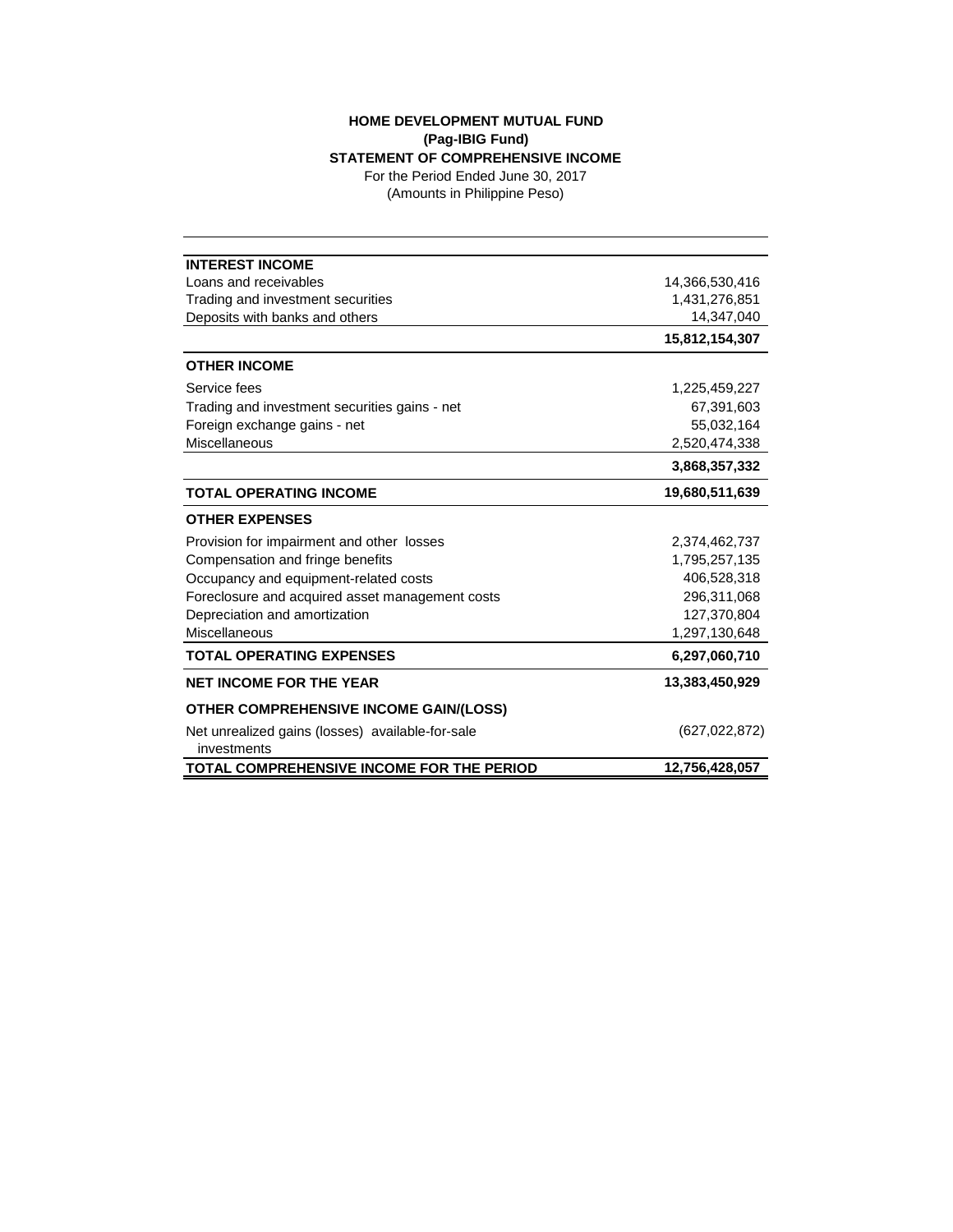## **HOME DEVELOPMENT MUTUAL FUND (Pag-IBIG Fund) STATEMENT OF CHANGES IN NETWORTH** For the Period Ended June 30, 2017

(Amounts in Philippine Peso)

|                                                                | <b>Members' Equity</b> | <b>Donated Surplus</b> | Other<br>Comprehensive<br><b>Income</b> | <b>Retained Earnings</b> | <b>Total Net Worth</b> |
|----------------------------------------------------------------|------------------------|------------------------|-----------------------------------------|--------------------------|------------------------|
| January 1, 2017                                                | 317,744,306,482        | 250.890                | (1,298,543,571)                         | 67,536,283,294           | 383,982,297,095        |
| Collections                                                    | 15,808,470,526         |                        |                                         |                          | 15,808,470,526         |
| <b>Dividends</b>                                               | 22,301,678,018         |                        |                                         | (22, 301, 678, 018)      |                        |
| Net income                                                     |                        |                        |                                         | 13,383,450,929           | 13,383,450,929         |
| Net unrealized gains (losses) - Available-for-sale investments |                        |                        | (627, 022, 872)                         |                          | (627, 022, 872)        |
| Unclaimed savings/correction of prior years' errors            |                        |                        |                                         | (11, 565, 535)           | (11, 565, 535)         |
| Reserve for Future Claims                                      |                        |                        |                                         | 4.638.982                | 4,638,982              |
| Provident claims/TAV offsetting                                | (7,301,195,931)        |                        |                                         |                          | (7,301,195,931)        |
| June 30, 2017                                                  | 348,553,259,095        | 250,890                | (1,925,566,443)                         | 58,611,129,652           | 405,239,073,194        |